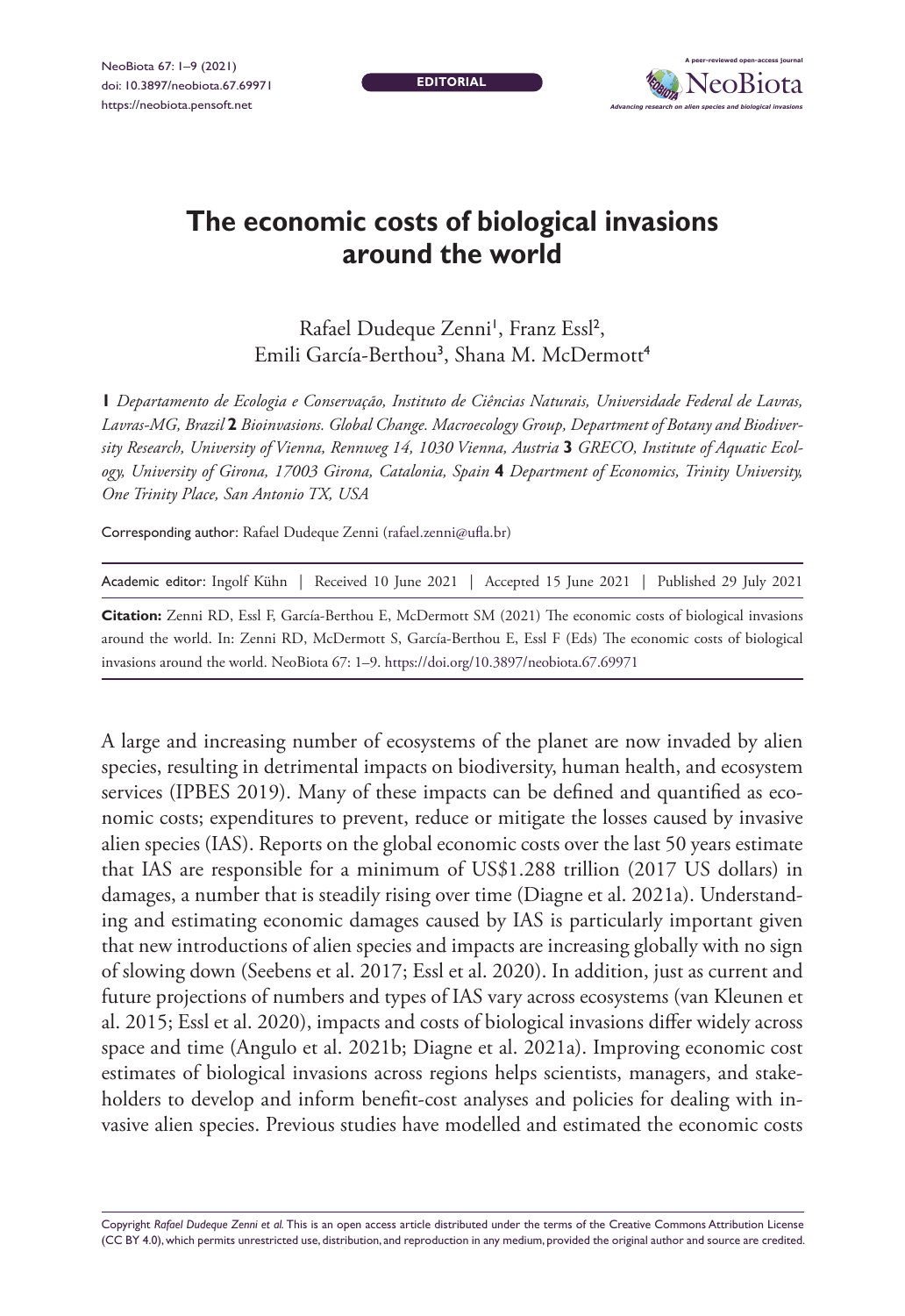of biological invasions for specific countries (e.g., Pimentel et al. 2005; Hoffmann and Broadhurst 2016) or globally (e.g., Diagne et al. 2021a), but a standardized assessment of costs of biological invasions with detailed information for countries and regions was lacking for most regions of the world. In this special issue on the "The economic costs of biological invasions around the world," 63 authors address this issue by bringing together 19 papers from 13 countries and 6 supra-national regions that report on the economic cost-dimension of biological invasions (Fig. 1, Table 1). Collectively, they provide a global, innovative perspective detailing the economic costs of biological invasions while also providing regional information to help raise public awareness, and support efficient and cost-effective decision-making.

All papers in this special issue are based on the InvaCost database (Diagne et al. 2020). InvaCost is a global database built from a systematic review on reported economic costs of biological invasions in peer-reviewed articles, official reports and gray literature; it considers impacts caused by any alien species that result in economic costs on any human activities (Diagne et al. 2020; Angulo et al. 2021b). With observations obtained from sources across 16 languages, the resulting database is considered the most comprehensive, harmonized and robust global-scale data compilation and description of economic cost estimates associated with alien species reported in the literature (Diagne et al. 2020; Angulo et al. 2021b). Yet, cost accounts of alien species are unavailable or undocumented for many parts of the globe. When costs were available, they were generally concentrated in specific regions and were mainly attributed to agriculture, human health, and terrestrial habitats. Here, we outline some of the key messages from the papers in this special issue and synthesize the main findings.

Despite being widely recognized as a major threat to biodiversity and ecosystem services, reported economic costs of prevention, control, and damage of biological invasions on biodiversity and conservation are surprisingly rare. Perhaps just as perplexing, alien species are rarely identified as a leading threat to global agriculture and human health (but see Nuñez et al. 2020; Eschen et al. 2021; Vilà et al. 2021), but many of the papers in this special issue found some of the largest costs impact these sectors. For instance, agricultural losses and damage were the main component of reported costs for Africa (Diagne et al. 2021b), the Americas (Crystal-Ornelas et al. 2021; Heringer et al. 2021), and Asia (Kirichenko et al. 2021; Liu et al. 2021; Watari et al. 2021). Human health costs were strongly related to mosquitoes of the genus *Aedes* and were a main component of reported costs for Brazil (Adelino et al. 2021), Central America (Heringer et al. 2021) and Singapore (Haubrock et al. 2021b). Conversely, economic costs of preventing or mitigating alien species impacts on biodiversity and ecosystem services were virtually non-existent, with a few exceptions. In Ecuador, most cost reports were from one region only, the Galapagos Islands – a biodiversity hotspot –, aimed at controlling alien species impacting natural habitats (Ballesteros-Mejia et al. 2021). Similarly, Japan intensively invested in alien species management on small islands with high conservation value (Watari et al. 2021).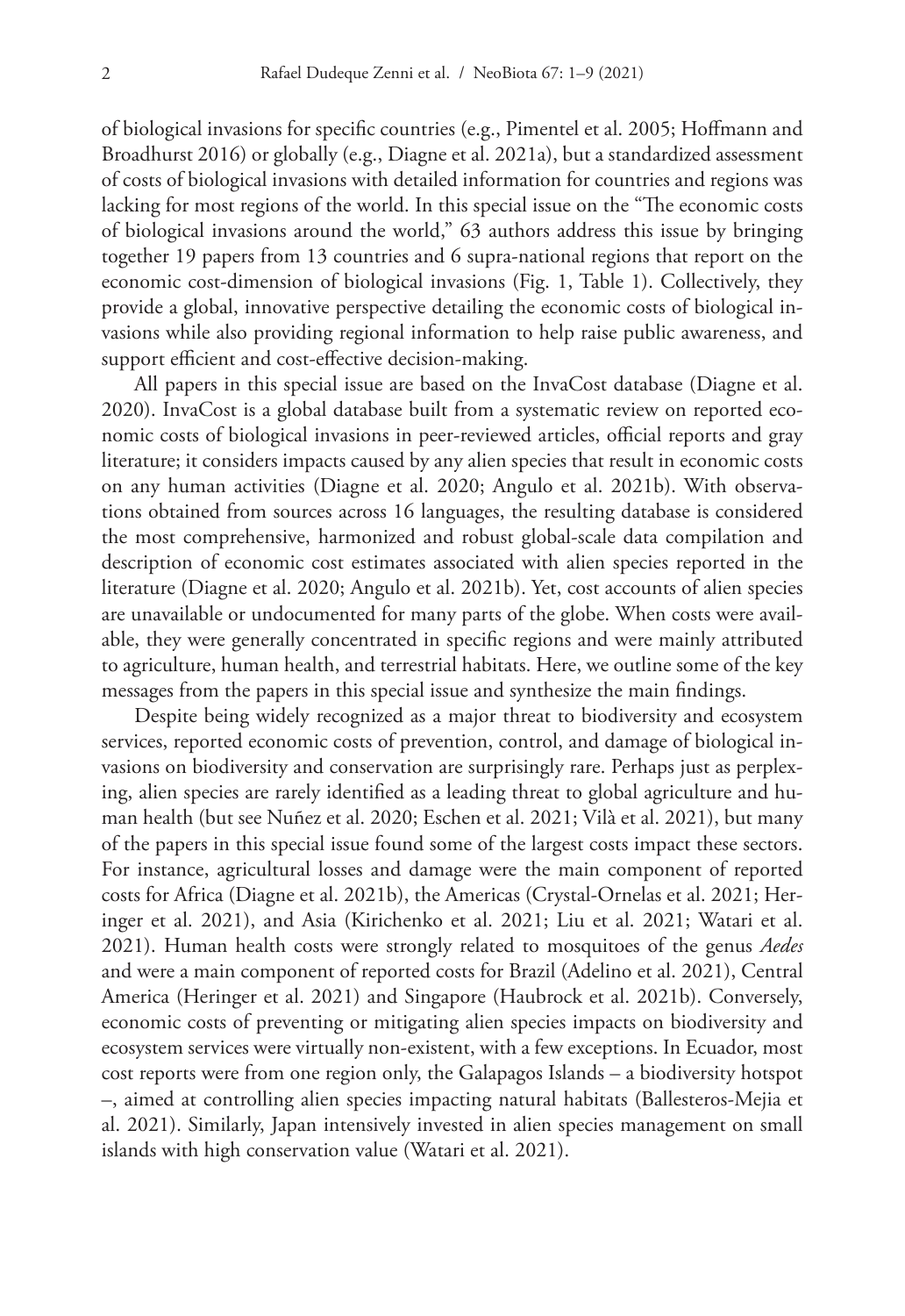

Figure 1. Distribution of studies on economic costs of biological invasions. Lighter tones represent continents and regions covered by the special issue "The Economic Costs of Biological Invasions Around the World." Delineation of countries does not imply data availability for every country depicted in that region or continent. Darker tones represented countries with assessments at national levels. Gray represents regions not included in the special issue.

Table 1. Reported economic cost of invasive alien species for 13 countries and 6 supra-national regions, main type of expenditure reported (realized and expected), ecosystem with most cost reporting, main biological group for which economic cost was reported, number of invasive alien species for which economic cost was found and reference. Expenditure values are not directly comparable as studies have used different analytical approaches. We strongly suggest readers refer to the original papers cited in the table for detailed explanations on data gathering, analytical approach, potential limitations and recommendations.

| Region                           | Expenditure    | Main        | Main                      | Main          | Number of IAS  | Reference                       |
|----------------------------------|----------------|-------------|---------------------------|---------------|----------------|---------------------------------|
|                                  | (US\$ million) | expenditure | system                    | group         | with cost data |                                 |
| Africa                           | 78,900.00      | Damage      | <b>Terrestrial Animal</b> |               | 62             | Diagne et al. (2021b)           |
| Asia                             | 432,600.00     | Damage      | Terrestrial Animal        |               | 88             | Liu et al. (2021)               |
| Japan                            | 728.00         | Management  | Terrestrial               | Animal        | 54             | Watari et al. (2021)            |
| Russia                           | 51,520.00      | Damage      | Terrestrial Animal        |               | 72             | Kirichenko et al. (2021)        |
| Singapore                        | 1,720.00       | Damage      | Terrestrial               | Animal        | 3              | Haubrock et al. (2021b)         |
| Australia                        | 298,580.00     | Damage      | Terrestrial               | <b>Plants</b> | 172            | Bradshaw et al. (2021)          |
| <b>Central and South America</b> | 146,500.00     | Damage      | <b>Terrestrial Animal</b> |               | 81             | Heringer et al. (2021)          |
| Argentina                        | 6,908          | Damage      | Terrestrial               | Plants        | 15             | Duboscq-Carra et al. (2021)     |
| Brazil                           | 105,530.00     | Damage      | Terrestrial               | Animal        | 16             | Adelino et al. (2021)           |
| Ecuador                          | 626.00         | Management  | Terrestrial Animal        |               | 37             | Ballesteros-Mejia et al. (2021) |
| Europe                           | 140,200.00     | Damage      | <b>Terrestrial Animal</b> |               | 381            | Haubrock et al. (2021c)         |
| France                           | 11.535         | Damage      | Terrestrial               | Animal        | 98             | Renault et al. (2021)           |
| Germany                          | 9,800.00       | Management  | Terrestrial               | Animal        | 28             | Haubrock et al. (2021a)         |
| Italy                            | 819.76         | Damage      | Terrestrial               | Animal        | 15             | Haubrock et al. (2021d)         |
| Spain                            | 261.00         | Management  | Terrestrial               | Plants        | 174            | Angulo et al. (2021a)           |
| United Kingdom                   | 17,600.00      | Damage      | Terrestrial               | Animal        | 42             | Cuthbert et al. (2021)          |
| Mediterranean                    | 27,300.00      | Damage      | <b>Terrestrial Animal</b> |               | 218            | Kourantidou et al. (2021)       |
| <b>North America</b>             | 1,260,000.00   | Damage      | <b>Terrestrial Animal</b> |               | 164            | Crystal-Ornelas et al. (2021)   |
| Mexico                           | 5,330.00       | Damage      | Aquatic                   | Animal        | 35             | Rico-Sanchez et al. (2021)      |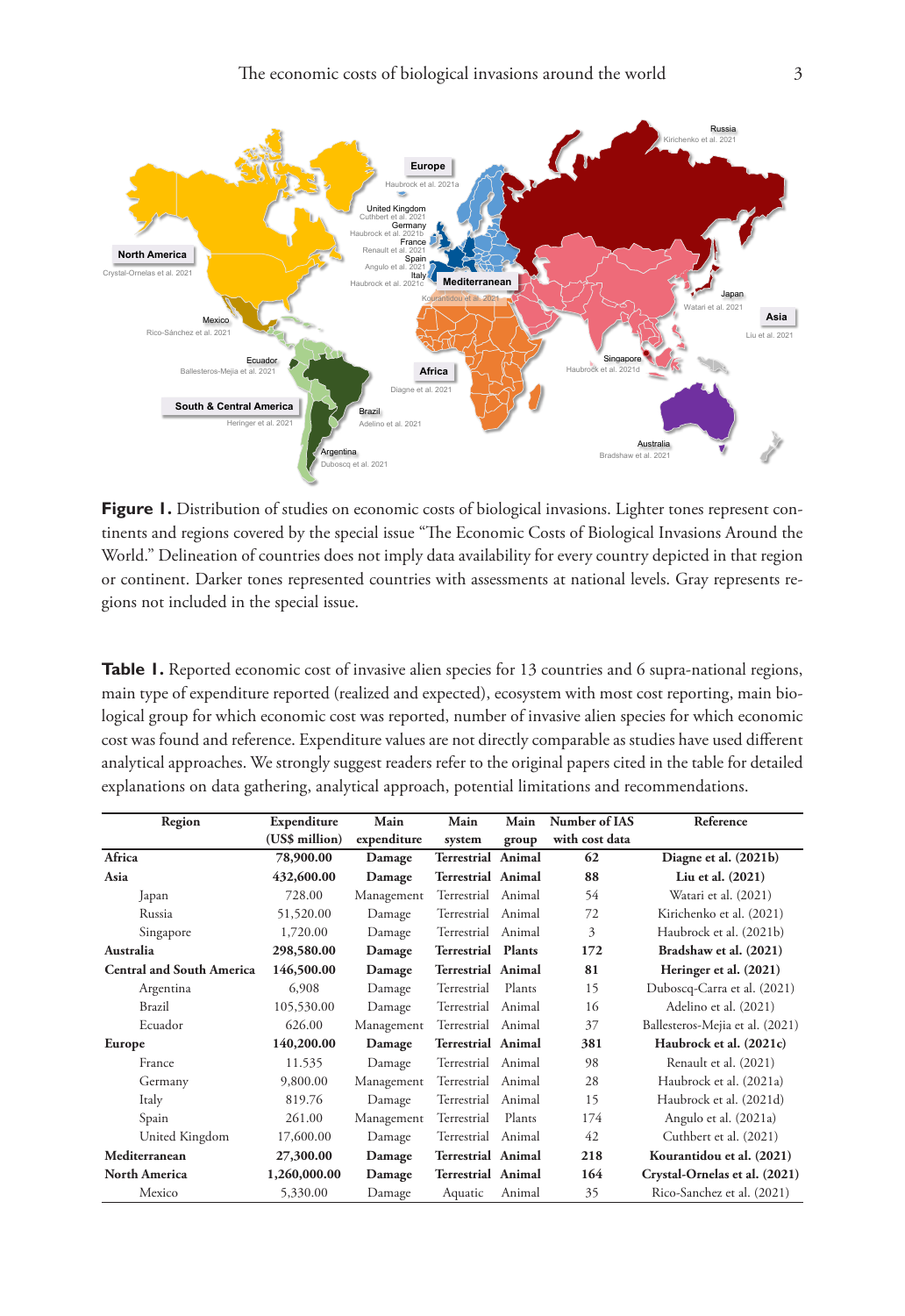We can only speculate why most cost data come from agricultural and health sectors and rarely from the environmental sector. One reason might be that agriculture and human health are more commonly viewed as economic activities, whereas the economic value of biodiversity and ecosystem services preservation is often not recognized (i.e., crops and drugs are economic products, but biodiversity is not). Further, quantifiable economic impacts attributed to biodiversity loss and the environment tend to be indirect, making them more challenging to collect and estimate. Another reason might be that alien species are managed in conservation areas to maximize biodiversity protection, whereas, on farms, they are managed to optimize crop yield and revenue, making it easier to monetize gains and losses in agricultural systems. Overall, many of the papers in this issue encourage people engaged with biodiversity and natural resources management to document and report the costs associated with IAS.

Just like cost data were only available for a select few territories and industries, economic cost estimates were only available for a limited number of alien species (at most, 10% of known IAS in a given region). Europe reported costs for the largest number of species: 381 for the continent (Haubrock et al. 2021c), 174 for Spain (Angulo et al. 2021a), 98 for France (about 10% of known IAS in the region) (Renault et al. 2021), 42 for the United Kingdom (about 8% of known IAS in the region) (Cuthbert et al. 2021), 28 for Germany (Haubrock et al. 2021a), and 15 for Italy (Haubrock et al. 2021d). However, besides Europe, numbers of alien species with cost reports were smaller. For instance, all North America reported costs for 164 species (Crystal-Ornelas et al. 2021), Australia had costs for 172 species (Bradshaw et al. 2021) and South and Central America had costs for 80 species (Heringer et al. 2021). Fungi and microbes were rarely mentioned.

Aside from alien insects, which were frequently reported in the papers of the special issue, data were unavailable for a large number of alien species (Pagad et al. 2018). Thus, it is not possible to compare patterns of costly species across countries and regions. However, Heringer et al. (2021) suggest a promising approach for comparing economic impacts of biological invasions across countries or regions – the concept of hyper-costly species. Comparisons of costs of alien species broken down by control and damage costs, may allow governments, practitioners, and stakeholders to evaluate the pros and cons of different management strategies and actions.

The papers in this special issue also highlight the challenge of comparing economic costs and damages over time. Most of the reported cost estimates are recent, so longterm trends on economic costs of biological invasions are not available in most publications, with the exception of the UK (Cuthbert et al. 2021). It is also important to note that a lag exists between observed and reported impacts, which is why most papers showed a decrease in costs in recent years. For the UK, where long-term trends were examined, authors show that species with longer resident times had higher costs (Cuthbert et al. 2021). Despite reporting mostly recent cost estimates and the observed lag between expenditure and cost reporting, none of the publications in the special issue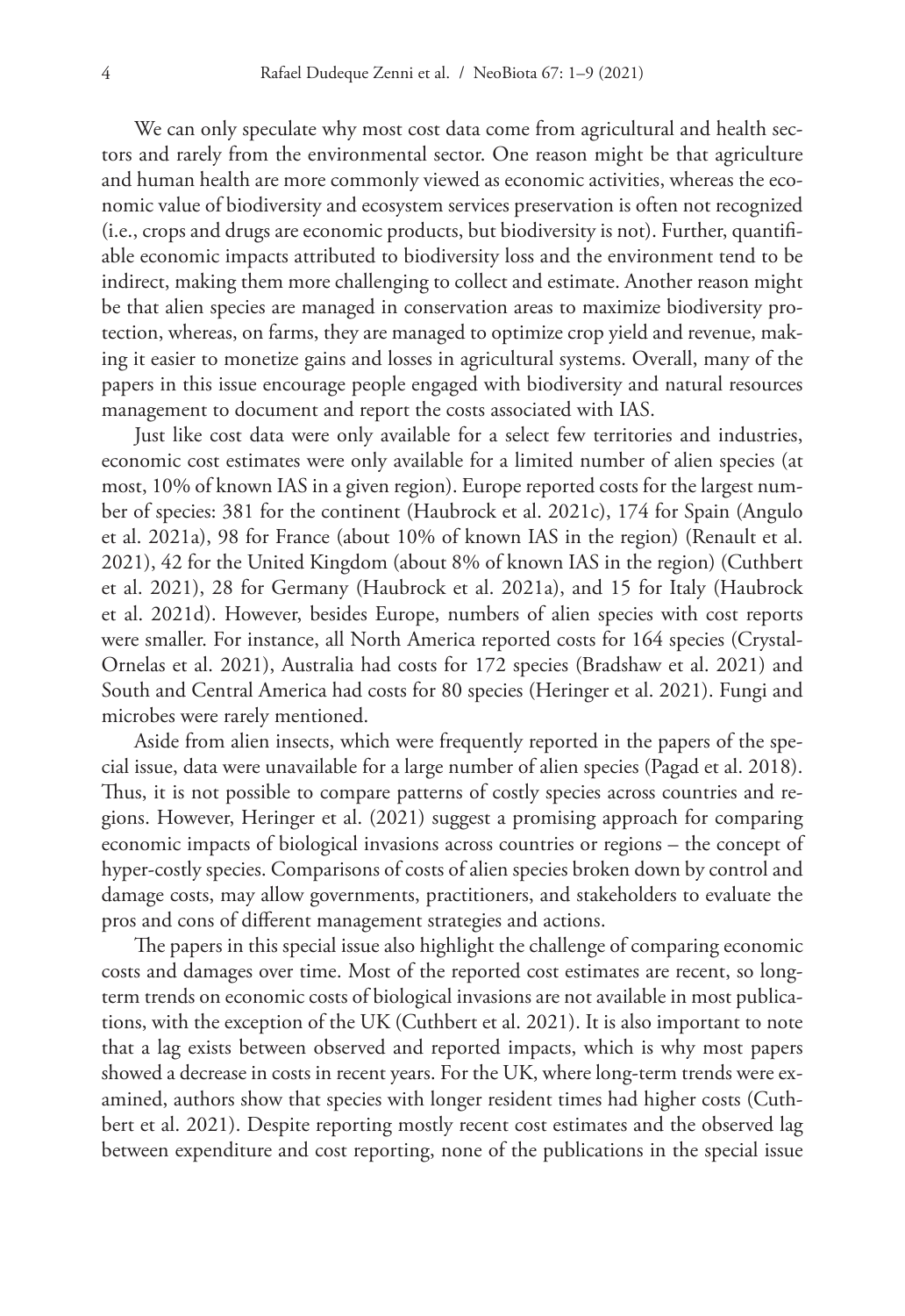conclude that economic costs will flatten or decrease in the future. As more alien species become introduced into new regions, and alien species that are already present in a region often spread further, we can only expect that damage and management costs will continue increasing.

Taken together, all publications in this special issue "The Economic Cost of Biological Invasions Around the World" estimate global realized and potential economic impacts of biological invasions around US\$2.3 trillion (2017 US dollars) (Table 1, excluding overlapping costs between countries and supra-national regions). However, at the same time, one of the most common themes across all the publications in this special issue is that the true economic costs are underreported, as cost data were unavailable for many groups (e.g., microorganisms), systems (e.g., marine) and regions (e.g., Central America). This special issue highlights the need to publicly document the high economic impact that alien species can have on people's lives, especially since the number of biological invasions is projected to increase (Seebens et al. 2017; Essl et al. 2020). To achieve this, it is imperative that researchers and practitioners collaborate on the assessment and reporting of economic costs of biological invasions. More and better data are needed to evaluate the costs and benefits of IAS management actions, and these costs need improved documentation.

In conclusion, the global map of expenditures with alien species shows that societies have been paying for the post-introduction management of alien species impacts with very little reported investment in prevention of biological invasions. While prevention might not necessarily be cheaper than control and impact mitigation efforts, in many cases it can help diminish the costly environmental, agricultural, and health impacts observed throughout this special issue. As a result, reducing globally the damage costs of biological invasions likely requires spending more money and effort undertaking prevention, early detection, and rapid response. Finding ways to minimize damage is essential because as the articles in this special issue highlight, the economic costs of biological invasions are only likely to increase in the future.

## **Acknowledgements**

We thank the many reviewers who assessed the manuscripts of the SI (often more than once) for their invaluable suggestions and help. This special issue emerged from the InvaCost workshop held near Paris in November 2019 with the support from the ECO-MOB program (funded by the French Centre National de la Recherche Scientifique), the Université Paris Saclay (Department of Biology) and the AXA Research Fund. RDZ acknowledges financial support from CNPq-Brazil (304701/2019-0). Financial support to EGB was provided by the Spanish Ministry of Science (projects RED2018-102571‐T, and PID2019-103936GB-C21) and the Government of Catalonia (ref. 2017 SGR 548).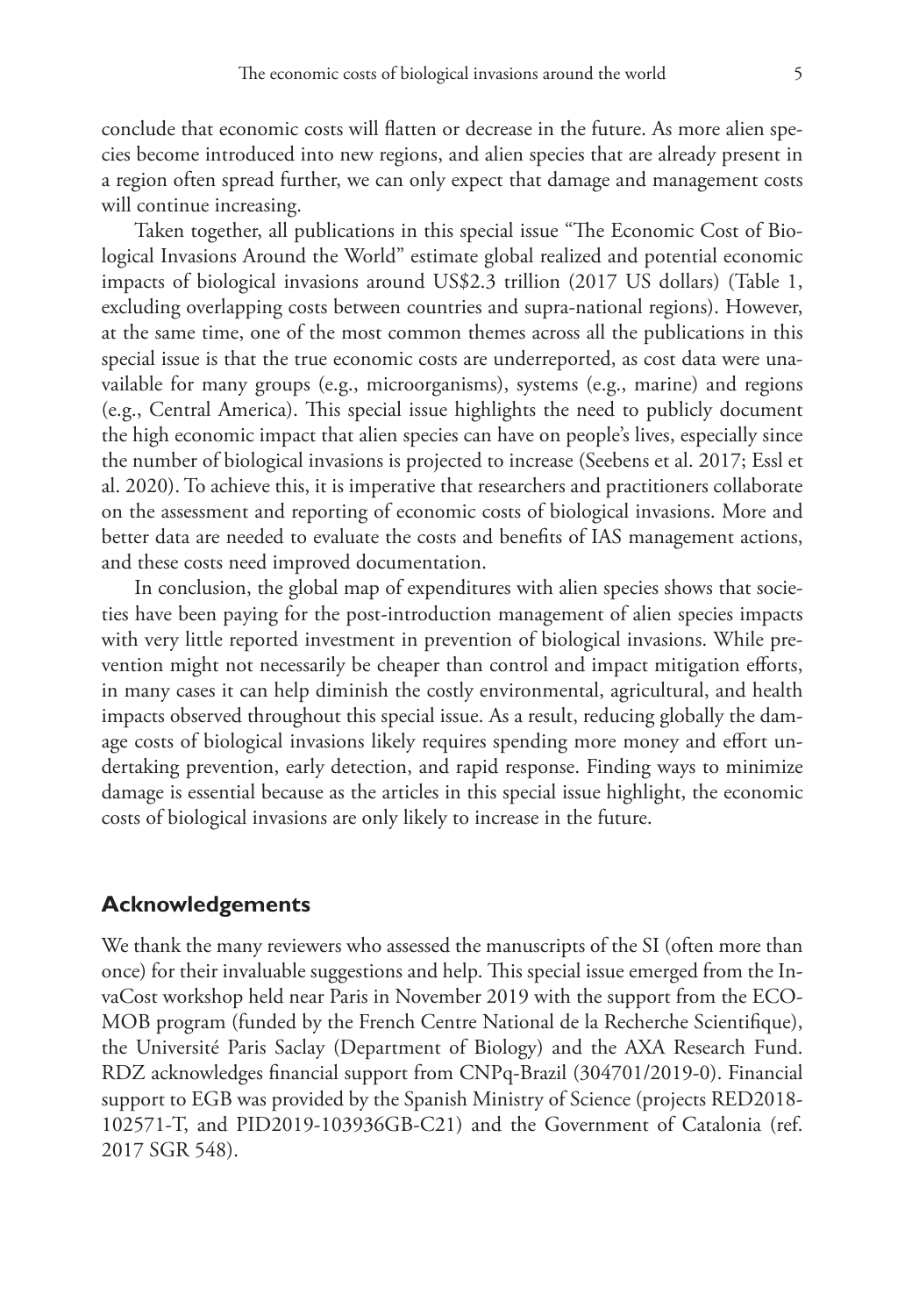## **References**

- Adelino JRP, Heringer G, Diagne C, Courchamp F, Faria LDB, Zenni RD (2021) The economic costs of biological invasions in Brazil: a first assessment. In: Zenni RD, McDermott S, García-Berthou E, Essl F (Eds) The economic costs of biological invasions around the world. NeoBiota 67: 349–374.<https://doi.org/10.3897/neobiota.67.59185>
- Angulo E, Ballesteros-Mejia L, Novoa A, Duboscq-Carra VG, Diagne C, Courchamp F (2021) Economic costs of invasive alien species in Spain. In: Zenni RD, McDermott S, García-Berthou E, Essl F (Eds) The economic costs of biological invasions around the world. NeoBiota 67: 267–297. <https://doi.org/10.3897/neobiota.67.59181>
- Angulo E, Diagne C, Ballesteros-Mejia L, Adamjy T, Ahmed DA, Akulov E, Banerjee AK, Capinha C, Dia CAKM, Dobigny G, Duboscq-Carra VG, Golivets M, Haubrock PJ, Heringer G, Kirichenko N, Kourantidou M, Liu C, Nuñez MA, Renault D, Roiz D, Taheri A, Verbrugge LNH, Watari Y, Xiong W, Courchamp F (2021b) Non-English languages enrich scientific knowledge: The example of economic costs of biological invasions. Science of The Total Environment 775: e144441.<https://doi.org/10.1016/j.scitotenv.2020.144441>
- Ballesteros-Mejia L, Angulo E, Diagne C, Cooke B, Nuñez MA, Courchamp F (2021) Economic costs of biological invasions in Ecuador: the importance of the Galapagos Islands. In: Zenni RD, McDermott S, García-Berthou E, Essl F (Eds) The economic costs of biological invasions around the world. NeoBiota 67: 375–400. [https://doi.org/10.3897/neo](https://doi.org/10.3897/neobiota.67.59116)[biota.67.59116](https://doi.org/10.3897/neobiota.67.59116)
- Bradshaw CJA, Hoskins AJ, Haubrock PJ, Cuthbert RN, Diagne C, Leroy B, Andrews L, Page B, Cassey P, Sheppard AW, Courchamp F (2021) Detailed assessment of the reported economic costs of invasive species in Australia. In: Zenni RD, McDermott S, García-Berthou E, Essl F (Eds) The economic costs of biological invasions around the world. NeoBiota 67: 511–550. <https://doi.org/10.3897/neobiota.67.58834>
- Crystal-Ornelas R, Hudgins EJ, Cuthbert RN, Haubrock PJ, Fantle-Lepczyk J, Angulo E, Kramer AM, Ballesteros-Mejia L, Leroy B, Leung B, López-López E, Diagne C, Courchamp F (2021) Economic costs of biological invasions within North America. In: Zenni RD, McDermott S, García-Berthou E, Essl F (Eds) The economic costs of biological invasions around the world. NeoBiota 67: 485–510.<https://doi.org/10.3897/neobiota.67.58038>
- Cuthbert RN, Bartlett AC, Turbelin AJ, Haubrock PJ, Diagne C, Pattison Z, Courchamp F, Catford JA (2021) Economic costs of biological invasions in the United Kingdom. In: Zenni RD, McDermott S, García-Berthou E, Essl F (Eds) The economic costs of biological invasions around the world. NeoBiota 67: 299–328. [https://doi.org/10.3897/neo](https://doi.org/10.3897/neobiota.67.59743)[biota.67.59743](https://doi.org/10.3897/neobiota.67.59743)
- Diagne C, Leroy B, Vaissière A-C, Gozlan RE, Roiz D, Jarić I, Salles J-M, Bradshaw CJA, Courchamp F (2021a) High and rising economic costs of biological invasions worldwide. Nature 592: 571–576. <https://doi.org/10.1038/s41586-021-03405-6>
- Diagne C, Leroy B, Gozlan RE, Vaissière A-C, Assailly C, Nuninger L, Roiz D, Jourdain F, Jarić I, Courchamp F (2020) InvaCost, a public database of the economic costs of biological invasions worldwide. Scientific Data 7: e277.<https://doi.org/10.1038/s41597-020-00586-z>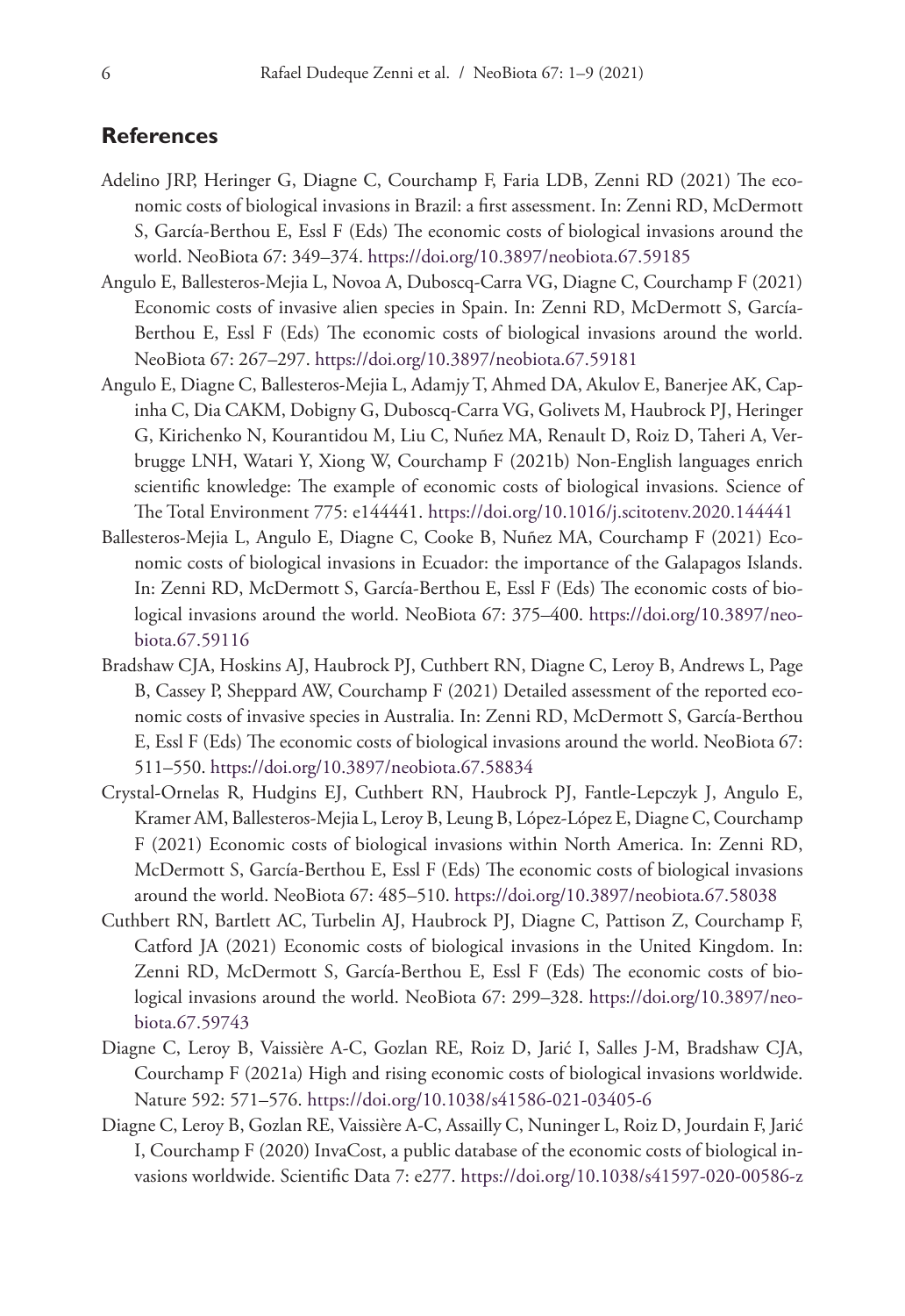- Diagne C, Turbelin AJ, Moodley D, Novoa A, Leroy B, Angulo E, Adamjy T, Dia CAKM, Taheri A, Tambo J, Dobigny G, Courchamp F (2021) The economic costs of biological invasions in Africa: a growing but neglected threat? In: Zenni RD, McDermott S, García-Berthou E, Essl F (Eds) The economic costs of biological invasions around the world. NeoBiota 67: 11–51.<https://doi.org/10.3897/neobiota.67.59132>
- Duboscq-Carra VG, Fernandez RD, Haubrock PJ, Dimarco RD, Angulo E, Ballesteros-Mejia L, Diagne C, Courchamp F, Nuñez MA (2021) Economic impact of invasive alien species in Argentina: a first national synthesis. In: Zenni RD, McDermott S, García-Berthou E, Essl F (Eds) The economic costs of biological invasions around the world. NeoBiota 67: 329–348. <https://doi.org/10.3897/neobiota.67.63208>
- Eschen R, Beale T, Bonnin JM, Constantine KL, Duah S, Finch EA, Makale F, Nunda W, Ogunmodede A, Pratt CF, Thompson E, Williams F, Witt A, Taylor B (2021) Towards estimating the economic cost of invasive alien species to African crop and livestock production. CABI Agriculture and Bioscience 2: 1–18. <https://doi.org/10.1186/s43170-021-00038-7>
- Essl F, Lenzner B, Bacher S, Bailey S, Capinha C, Daehler C, Dullinger S, Genovesi P, Hui C, Hulme PE, Jeschke JM, Katsanevakis S, Kühn I, Leung B, Liebhold A, Liu C, MacIsaac HJ, Meyerson LA, Nuñez MA, Pauchard A, Pyšek P, Rabitsch W, Richardson DM, Roy HE, Ruiz GM, Russell JC, Sanders NJ, Sax DF, Scalera R, Seebens H, Springborn M, Turbelin A, Kleunen M, Holle B, Winter M, Zenni RD, Mattsson BJ, Roura‐Pascual N (2020) Drivers of future alien species impacts: An expert‐based assessment. Global Change Biology 26: 4880–4893.<https://doi.org/10.1111/gcb.15199>
- Haubrock PJ, Cuthbert RN, Sundermann A, Diagne C, Golivets M, Courchamp F (2021) Economic costs of invasive species in Germany. In: Zenni RD, McDermott S, García-Berthou E, Essl F (Eds) The economic costs of biological invasions around the world. NeoBiota 67: 225–246. <https://doi.org/10.3897/neobiota.67.59502>
- Haubrock PJ, Cuthbert RN, Yeo DCJ, Banerjee AK, Liu C, Diagne C, Courchamp F (2021) Biological invasions in Singapore and Southeast Asia: data gaps fail to mask potentially massive economic costs. In: Zenni RD, McDermott S, García-Berthou E, Essl F (Eds) The economic costs of biological invasions around the world. NeoBiota 67: 131–152. [https://](https://doi.org/10.3897/neobiota.67.64560) [doi.org/10.3897/neobiota.67.64560](https://doi.org/10.3897/neobiota.67.64560)
- Haubrock PJ, Turbelin AJ, Cuthbert RN, Novoa A, Taylor NG, Angulo E, Ballesteros-Mejia L, Bodey TW, Capinha C, Diagne C, Essl F, Golivets M, Kirichenko N, Kourantidou M, Leroy B, Renault D, Verbrugge L, Courchamp F (2020) Economic costs of invasive alien species across Europe In: Zenni RD, McDermott S, García-Berthou E, Essl F (Eds) The economic costs of biological invasions around the world. NeoBiota 67: 153–190. [https://](https://doi.org/10.3897/neobiota.67.58196) [doi.org/10.3897/neobiota.67.58196](https://doi.org/10.3897/neobiota.67.58196)
- Haubrock PJ, Cuthbert RN, Tricarico E, Diagne C, Courchamp F, Gozlan RE (2021) The recorded economic costs of alien invasive species in Italy. In: Zenni RD, McDermott S, García-Berthou E, Essl F (Eds) The economic costs of biological invasions around the world. NeoBiota 67: 247–266.<https://doi.org/10.3897/neobiota.67.57747>
- Heringer G, Angulo E, Ballesteros-Mejia L, Capinha C, Courchamp F, Diagne C, Duboscq-Carra VG, Nuñez MA, Zenni RD (2021) The economic costs of biological invasions in Central and South America: a first regional assessment. In: Zenni RD, McDermott S,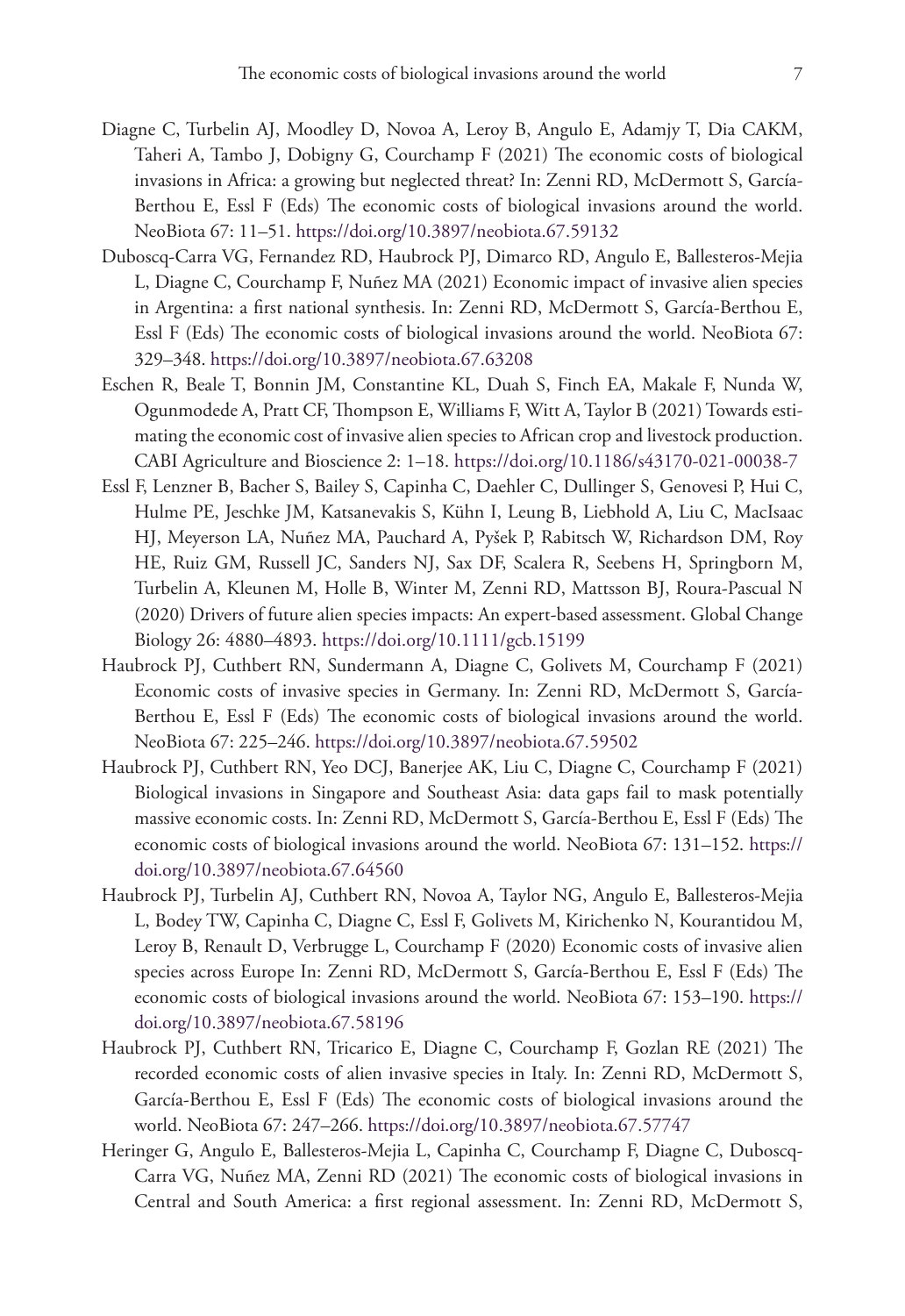García-Berthou E, Essl F (Eds) The economic costs of biological invasions around the world. NeoBiota 67: 401–426.<https://doi.org/10.3897/neobiota.67.59193>

- Hoffmann BD, Broadhurst LM (2016) The economic cost of managing invasive species in Australia. NeoBiota 31: 1–18. <https://doi.org/10.3897/neobiota.31.6960>
- IPBES (2019) Global assessment report on biodiversity and ecosystem services of the Intergovernmental Science-Policy Platform on Biodiversity and Ecosystem Services. IPBES secretariat, Bonn.
- Kirichenko N, Haubrock PJ, Cuthbert RN, Akulov E, Karimova E, Shneyder Y, Liu C, Angulo E, Diagne C, Courchamp F (2021) Economic costs of biological invasions in terrestrial ecosystems in Russia. In: Zenni RD, McDermott S, García-Berthou E, Essl F (Eds) The economic costs of biological invasions around the world. NeoBiota 67: 103–130. [https://](https://doi.org/10.3897/neobiota.67.58529) [doi.org/10.3897/neobiota.67.58529](https://doi.org/10.3897/neobiota.67.58529)
- van Kleunen M, Dawson W, Essl F, Pergl J, Winter M, Weber E, Kreft H, Weigelt P, Kartesz J, Nishino M, Antonova LA, Barcelona JF, Cabezas FJ, Cárdenas D, Cárdenas-Toro J, Castaño N, Chacón E, Chatelain C, Ebel AL, Figueiredo E, Fuentes N, Groom QJ, Henderson L, Inderjit, Kupriyanov A, Masciadri S, Meerman J, Morozova O, Moser D, Nickrent DL, Patzelt A, Pelser PB, Baptiste MP, Poopath M, Schulze M, Seebens H, Shu W, Thomas J, Velayos M, Wieringa JanJ, Pyšek P (2015) Global exchange and accumulation of nonnative plants. Nature 525: 100–103. <https://doi.org/10.1038/nature14910>
- Kourantidou M, Cuthbert RN, Haubrock PJ, Novoa A, Taylor NG, Leroy B, Capinha C, Renault D, Angulo E, Diagne C, Courchamp F (2021) Economic costs of invasive alien species in the Mediterranean basin. In: Zenni RD, McDermott S, García-Berthou E, Essl F (Eds) The economic costs of biological invasions around the world. NeoBiota 67: 427–458. <https://doi.org/10.3897/neobiota.67.58926>
- Liu C, Diagne C, Angulo E, Banerjee A-K, Chen Y, Cuthbert RN, Haubrock PJ, Kirichenko N, Pattison Z, Watari Y, Xiong W, Courchamp F (2021) Economic costs of biological invasions in Asia. In: Zenni RD, McDermott S, García-Berthou E, Essl F (Eds) The economic costs of biological invasions around the world. NeoBiota 67: 53–78. [https://doi.](https://doi.org/10.3897/neobiota.67.58147) [org/10.3897/neobiota.67.58147](https://doi.org/10.3897/neobiota.67.58147)
- Nuñez MA, Pauchard A, Ricciardi A (2020) Invasion Science and the Global Spread of SARS-CoV-2. Trends in Ecology & Evolution 35: 642–645. [https://doi.org/10.1016/j.](https://doi.org/10.1016/j.tree.2020.05.004) [tree.2020.05.004](https://doi.org/10.1016/j.tree.2020.05.004)
- Pagad S, Genovesi P, Carnevali L, Schigel D, McGeoch MA (2018) Introducing the Global Register of Introduced and Invasive Species. Scientific Data 5: e170202. [https://doi.](https://doi.org/10.1038/sdata.2017.202) [org/10.1038/sdata.2017.202](https://doi.org/10.1038/sdata.2017.202)
- Pimentel D, Zuniga R, Morrison D (2005) Update on the environmental and economic costs associated with alien-invasive species in the United States. Ecological economics 52(3): 273–288.<https://doi.org/10.1016/j.ecolecon.2004.10.002>
- Renault D, Manfrini E, Leroy B, Diagne C, Ballesteros-Mejia L, Angulo E, Courchamp F (2021) Biological invasions in France: Alarming costs and even more alarming knowledge gaps. In: Zenni RD, McDermott S, García-Berthou E, Essl F (Eds) The economic costs of biological invasions around the world. NeoBiota 67: 191–224. [https://doi.org/10.3897/](https://doi.org/10.3897/neobiota.67.59134) [neobiota.67.59134](https://doi.org/10.3897/neobiota.67.59134)